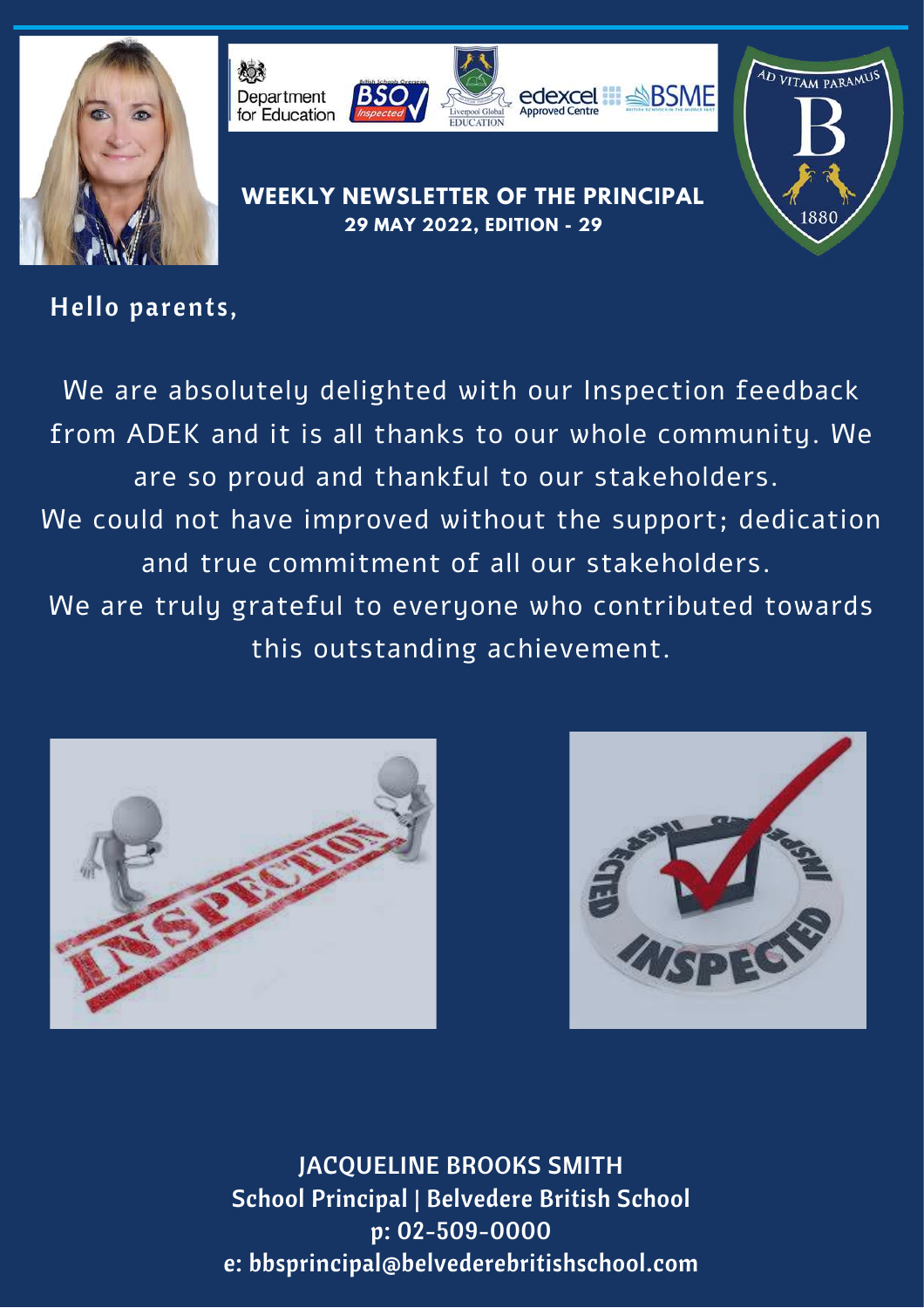



Our school will celebrate its 10th anniversary in the next academic year and we have so much to celebrate! Belvedere British School opened in 2012 and we would like to mark our amazing journey from its inception to where we are today. Starting next week in the newsletter I would like to add a feature entitled "**A decade of BBS**".



**AD VITAM PARAMU** 

1880



If you have any memories; suggestions or contributions you would like to make please do get in touch with me on [bbsprincipal@belvederebritishschool.com.](mailto:bbsprincipal@belvederebritishschool.com)

I look forward to celebrating some wonderful moments with our amazing school community...

JACQUELINE BROOKS SMITH School Principal | Belvedere British School p: 02-509-0000 e: bbsprincipal@belvederebritishschool.com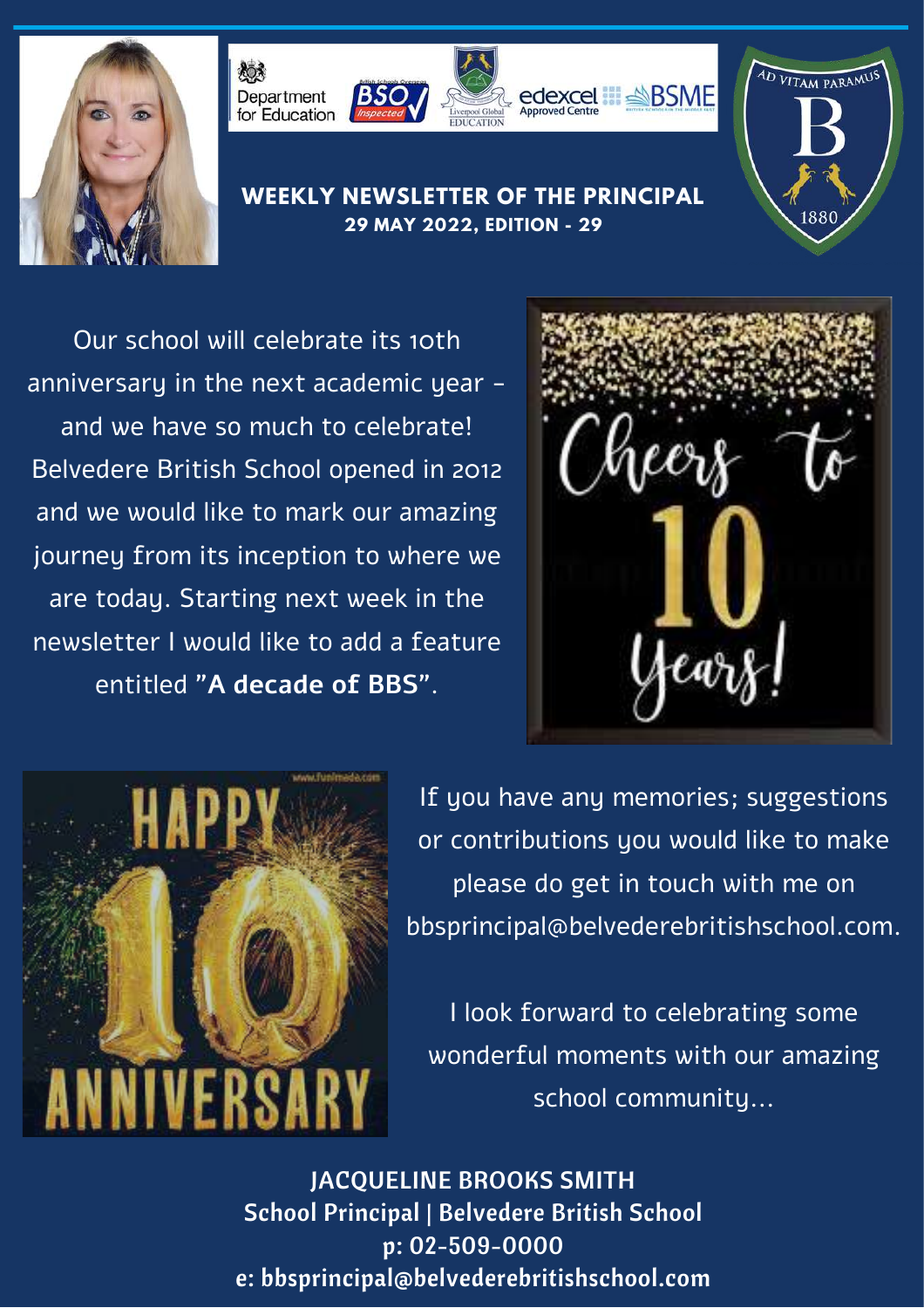



In the meantime I would like to focus on our marvelous PE department here:

This year 2022, there was a football competition in the school with all classes in year 5 and Year 6 hosted by Mr. Adel (The PE teacher). It went on for over 2 weeks where 2 classes would play against each other during the break outside. The team consisted of 7 players, 1 goalkeeper and 6 players. We all enjoyed it and wish to play this competition next year.

The final was 6C VS 6B on 25 May 2022.

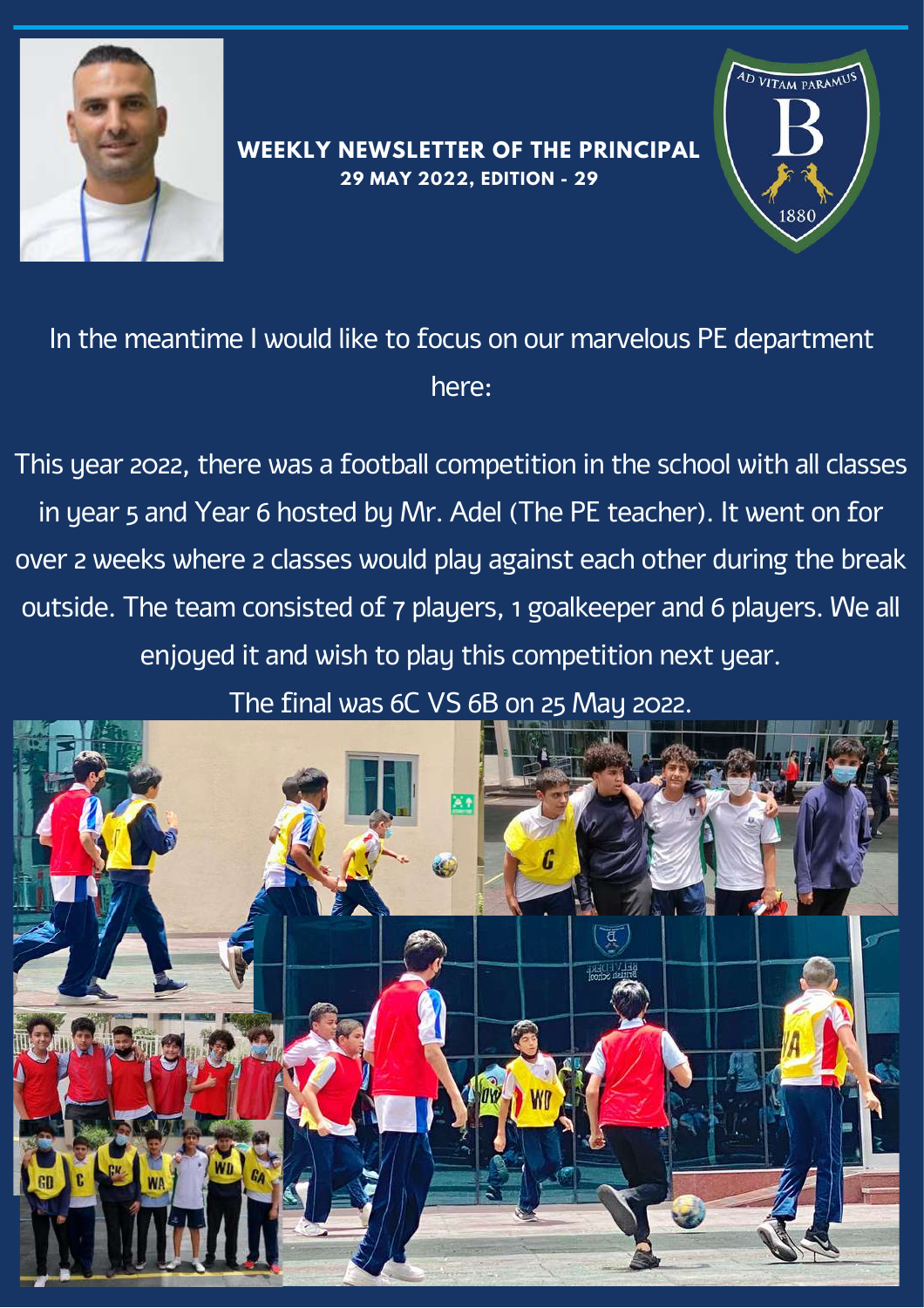



It was won by 6C with a result of 2-0. 6C was first followed by 6B and third was 6A. The winning class got a golden trophy. It was a magnificent friendly tournament and everyone enjoyed it. Looking

forward to more competitions.

- Rony Tadros Y6C

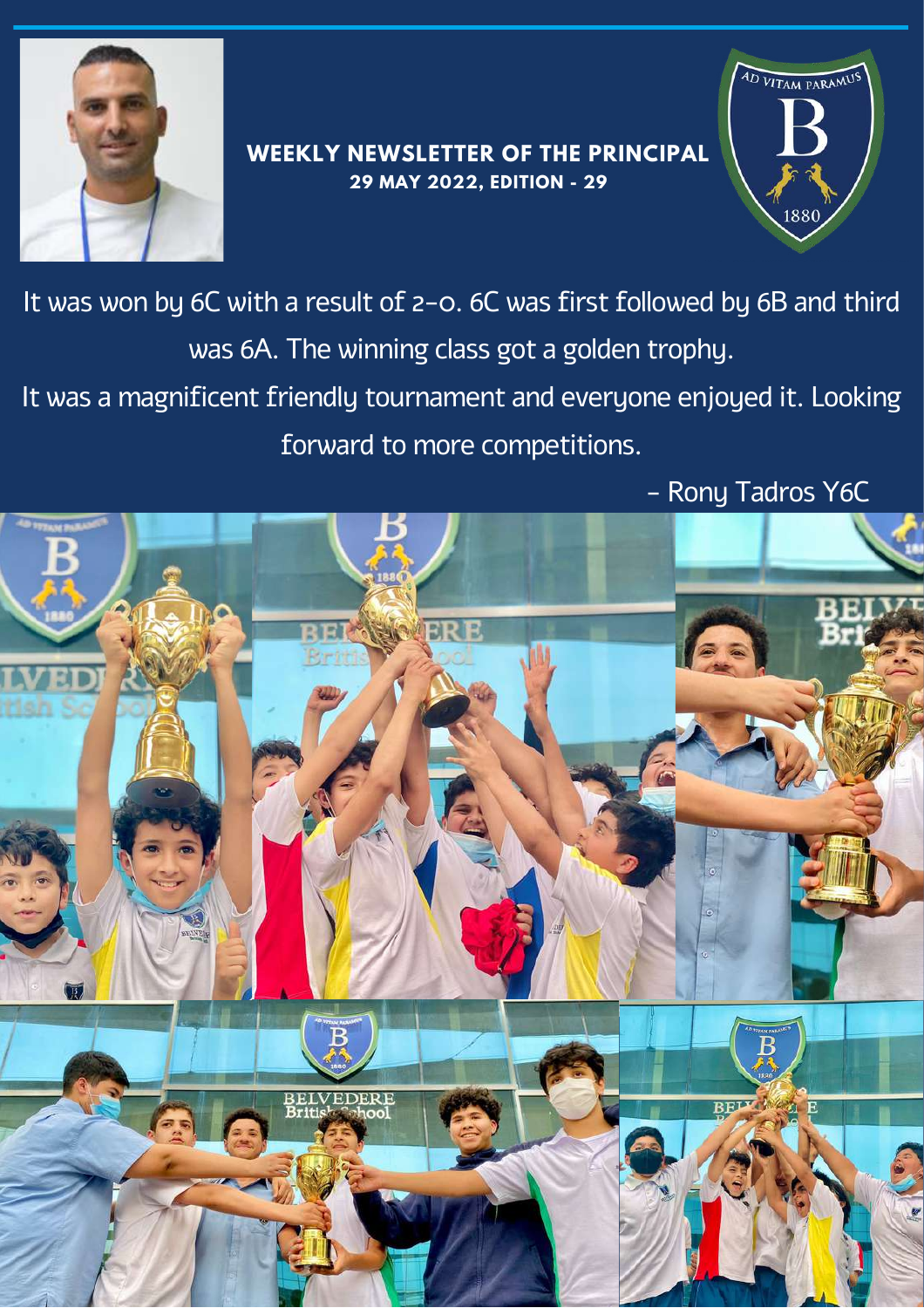

**WEEKLY NEWSLETTER OF THE PRINCIPAL 29 MAY 2022, EDITION - 29**

I would like to thank my school for the wonderful football game against United football academy. I am so happy that we won  $4-3$ .

I was so excited and had fun at this match because football is more than just a game. It teaches me many lessons like: how to play as a team , handle success and accept failure.

It was an amazing, enjoyable, eventful match. I hope to have more competitions like this in future.

- Hashem Sharayah – Y10

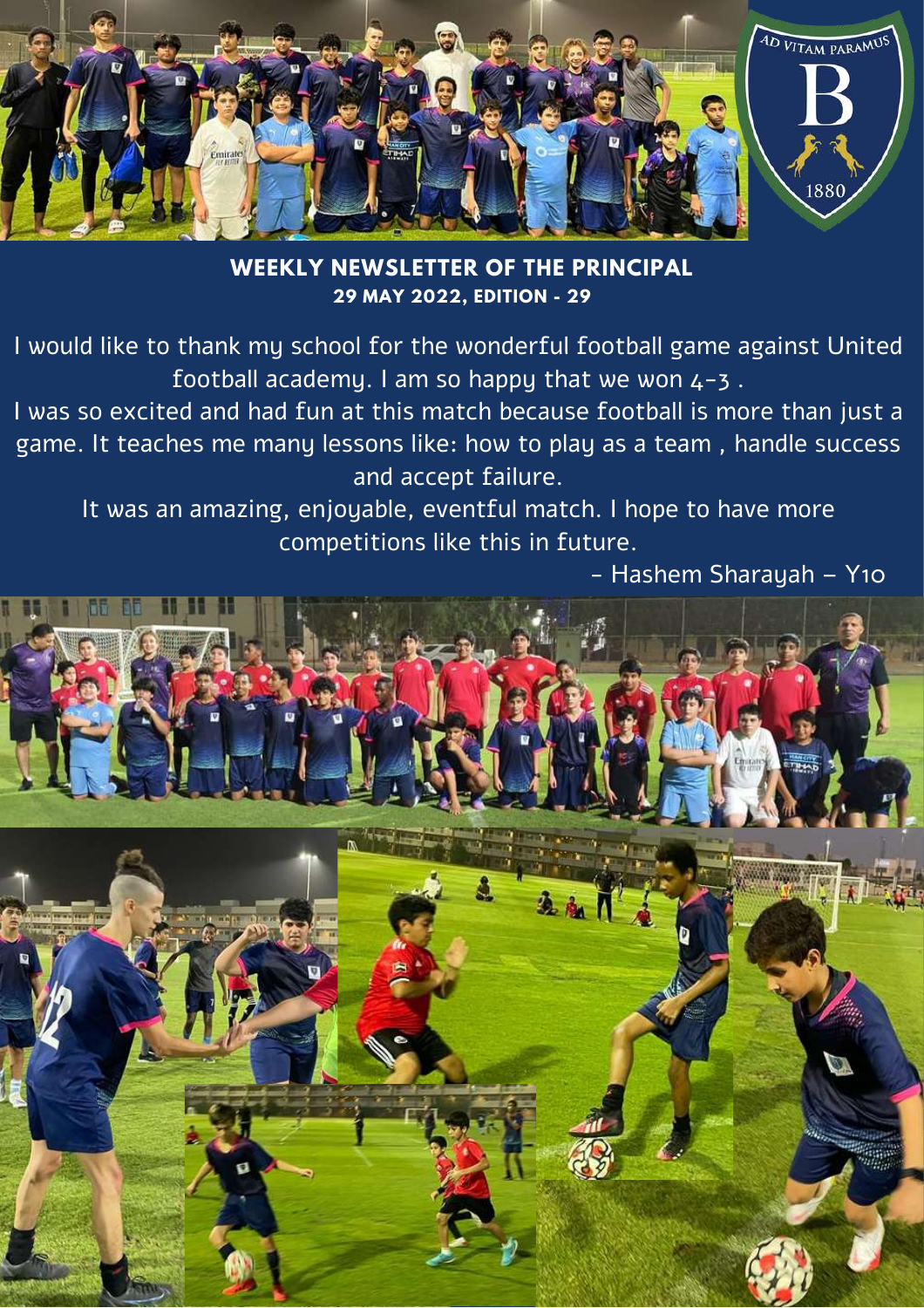

# **Rewards Trip 2022**



As we head towards the end of this academic year we would like to offer a Rewards Trip to each of our fabulous students.

We canvassed all our students through our student leadership team in corporating Student Voice; Class Reps and Student Council members and asked them for their preferences of where to go to acknowledge and recognise their hard work; cooperation and teamwork this year.

We wanted to congratulate them on their exemplary behaviour and achievements here in school both academically and sportingly. Consequently we have booked the following trips:

Monday 6th June - Year  $3&4$  - Warner Brothers

Tuesday 7th June - Year 5-10 - Warner Brothers

Wednesday 8th June - Year 1&2 - Bounce

Thursday 16th June - FS2 - Cheeky Monkey

Friday 24th June -  $Yr$  11 - 13 - IMG



We do hope all students will be able to attend. You will receive a letter with a sign off for parents' consent at the beginning of next week with further details, so please do look out for it ...

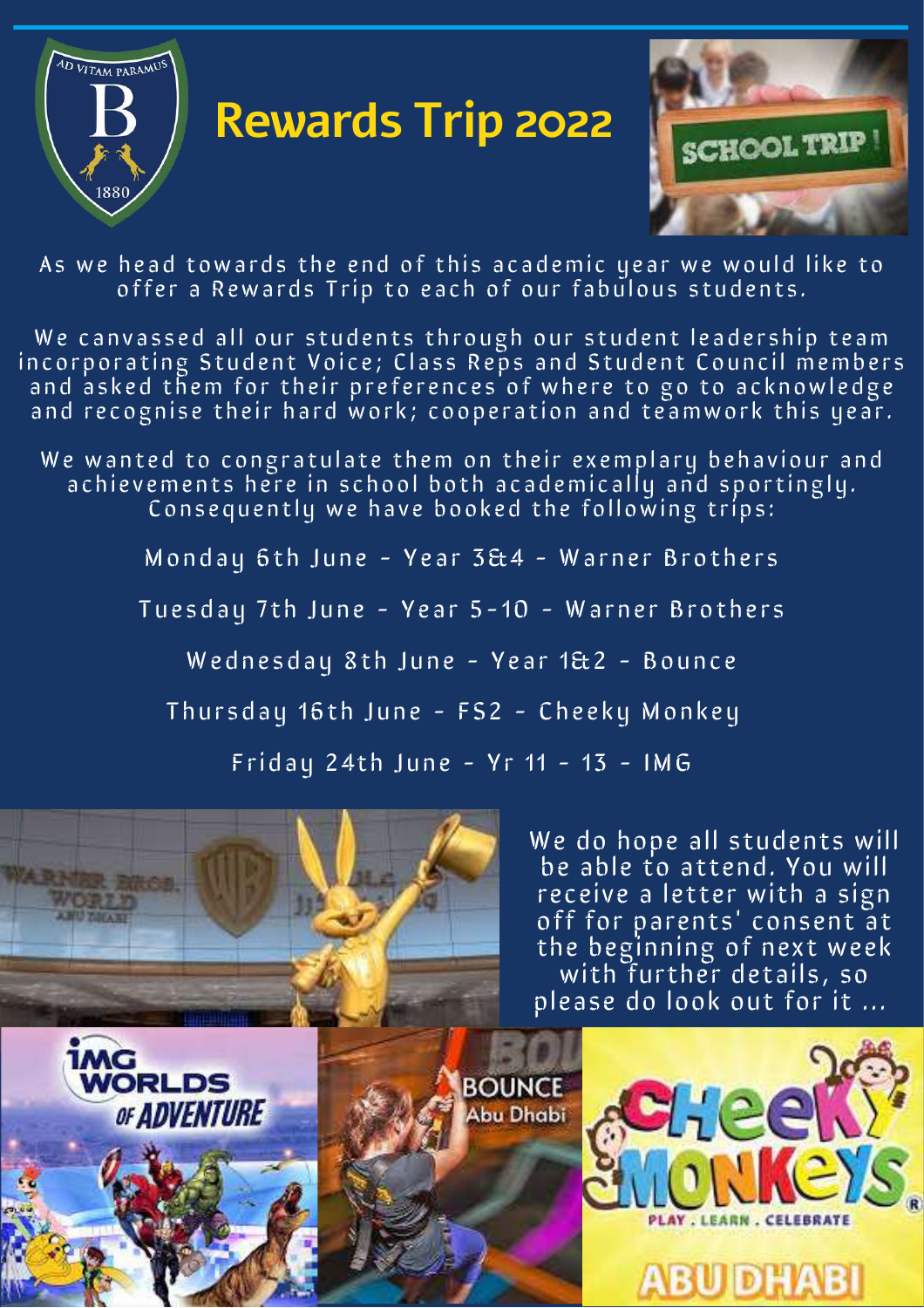



A nod to our budding thespians here, as once again, we have our students treading the boards here in the UAE. If you would like to witness our stupendous home grown talent first hand please do head to Theatre by Erth on Saturday 11th June :



## Have a good weekend everyone!